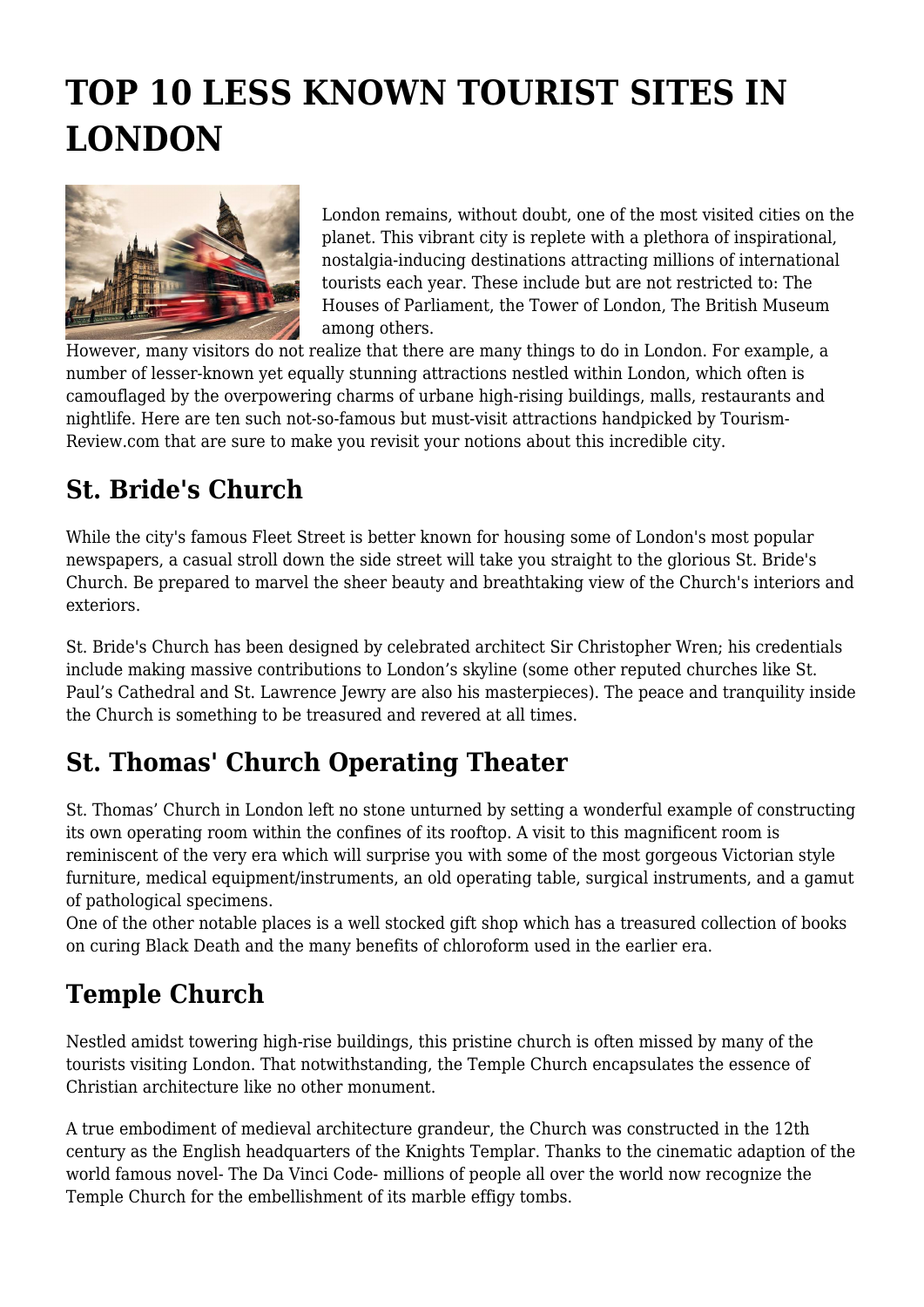## **World's Smallest Police Station, Trafalgar Square**

One of the many must-visit attractions in London, Trafalgar Square is an absolute delight for tourists even as they explore National Gallery inside out. Ironically, it is routinely overlooked by the crowd due to several other distractions in the vicinity.

Visitors who get a glimpse of the prominently displayed stone structure cannot help but marvel at the fact that it once used to be the world's smallest police station. Equipped with a telephone (that is connected to a main police station) and big enough to swing a truncheon, it is believed that the Square accommodated a room for an officer to maintain a strict vigil over marches, demonstrations and possible riots being held in the locality.

#### **Horniman Museum**

Graced by picturesque gardens surrounded by a bucolic ambience, this Victorian-styled Museum is nothing short of a modern marvel. With attractions like a pretty aquarium, an assortment of musical instruments and a wide array of insects (primarily, honey bees), it is hardly surprising that it attracts adults and kids in equal measure.

Probably the most noticeable item on display is the 19th-century Apostle Clock which shows the Jesus's disciples filing past him. Relive the deception as Judas turns away at the last minute; feel a part of the long lost fable of Jesus and his disciples as everything comes alive in the Horniman Museum.

#### **Hunterian Museum**

Set up beautifully within the Royal College of Surgeons of England, the incredibly impressive museum displays thousands of old-style medical instruments and specimens. After a thorough refurbishment, it now houses an eclectic collection of rare items that include Churchill's dentures and some grotesque looking internal organs. It's best not to visit the Museum if you have a weak heart. The Museum is located at the The Royal College of Surgeons of England.

#### **Women's Library**

As part of the London Metropolitan University, the Women's Library showcases a fantastic ensemble of books, costumes and articles relating to women. You may also not want to miss out a special reading room specially made accessible to the general public. Since April, they've been holding special exhibitions on women's magazines.

## **Dulwich Picture Gallery**

The birthplace of popular author, Enid Blyton, the lane weaves through the leafy village of Dulwich which houses the oldest public art space in the entire country.

Established back in 1817, following relentless insistence from art dealer/collector Sir Francis Bourgeois, the Dulwich Picture Gallery flaunts a world-class array of paintings by local and other European stalwarts like Rembrandt, Rubens and Gainsborough.